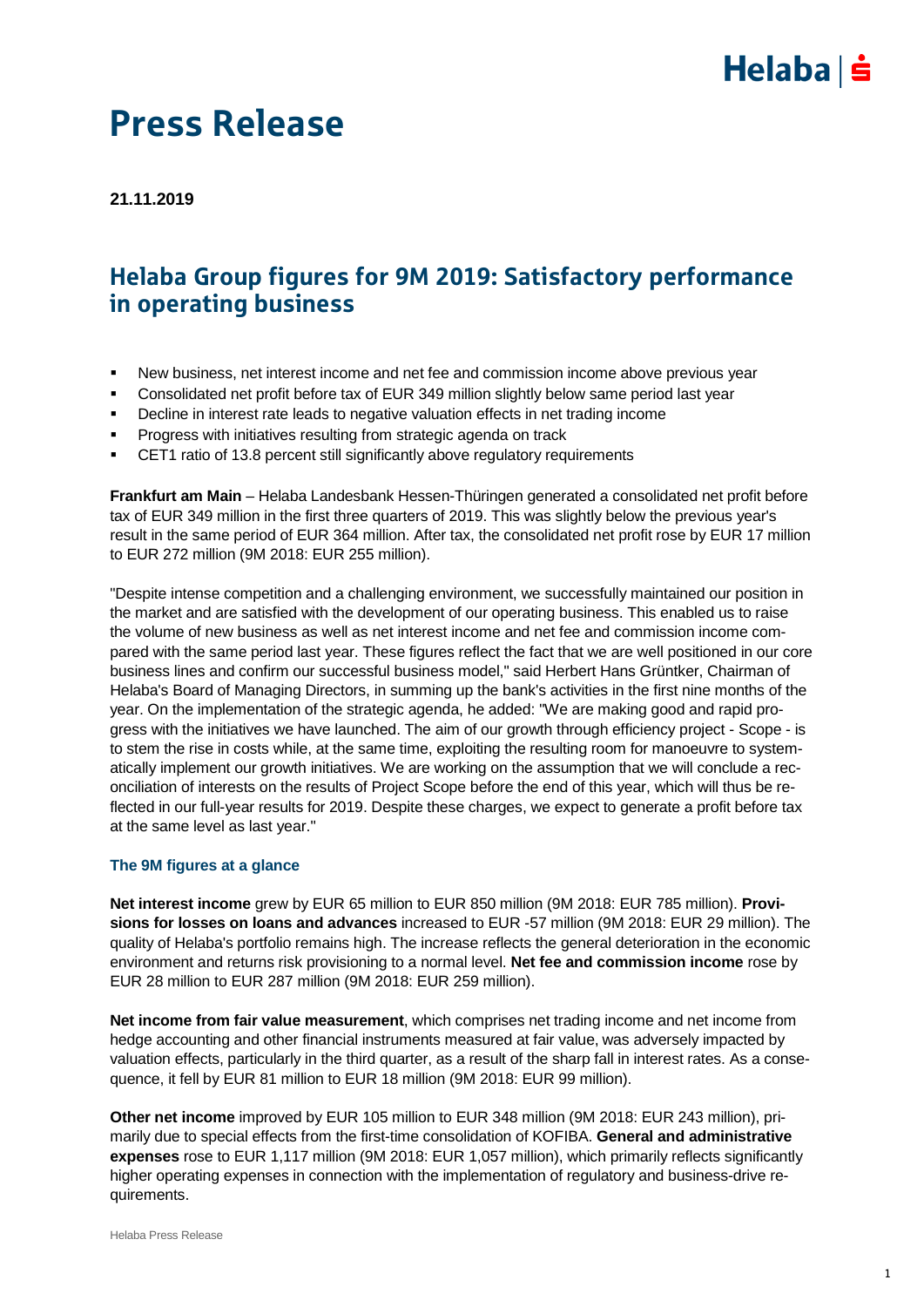

### Press Release

In the first nine months of 2019, the Helaba Group's **balance sheet total** increased by EUR 58.6 billion to EUR 221.6 billion (31 December 2018: EUR 163.0 billion). This main reason for this was the consolidation of KOFIBA as well as an increase in customer deposits and loans. Since the beginning of the year, **business volume** had increased by EUR 59.9 billion to EUR 260.8 billion (31 December 2018: EUR 200.9 billion) and **loans and advances to customers** to EUR 121.1 billion (31 December 2018: EUR 101.9 billion). At EUR 14.6 billion, the volume of new medium and long-term business - excluding WIBank's competitively neutral promotional business - was significantly higher after the first three quarters than in the same period last year (EUR 12.6 billion).

The CET1 ratio amounted to 13.8 percent as of 30 September 2019. Return on equity (before tax) stood at 5.5 percent and the cost/income ratio at 73.3 percent.

### **Segment report**

Since the 2018 financial year, Helaba's segment reporting has more closely reflected the client and risk structure of its business. The bank's activities are divided into the segments of "Real Estate", "Corporates & Markets", "Retail & Asset Management" and "WIBank".

The **Real Estate** segment focuses on larger-scale commercial portfolio and project financing for real estate. Earnings before tax in this segment remained virtually unchanged at EUR 178 million (9M 2018: EUR 185 million). The volume of new medium and long-term business increased by 5 percent to EUR 6.3 billion (9M 2018: EUR 6.0 billion). A comfortable risk situation once again led to a reversal of loan loss provisions in an amount of EUR 16 million (9M 2018: EUR 3 million).

In addition to credit products, the **Corporates & Markets** segment also comprises trading and sales activities as well as payment transactions. Pre-tax earnings fell to EUR -109 million (9M 2018: EUR 146 million). This was due to a decline in the net income from fair value measurement driven by negative valuation effects and is related to the sharp fall in interest rates, particularly in the third quarter. The balance of risk provisioning in this segment amounted to EUR -75 million, reflecting an overall slowdown in the economy. At EUR 58.9 million (9M 2018: EUR 130.6 million), the Corporate Finance division made the largest contribution to earnings in this segment. New medium and long-term business increased by 25 percent to EUR 7.0 billion (9M 2018: EUR 5.6 billion). With about EUR 1 billion acquisition of the DVB Bank SE's land transport finance portfolio had a positive impact in this respect.

The **Retail & Asset Management** segment includes the Group's retail banking, private banking and asset management activities (via the subsidiaries of Frankfurter Sparkasse, Frankfurter Bankgesellschaft and Helaba Invest) as well as Landesbausparkasse Hessen-Thüringen and GWH. At EUR 142 million, this segment's earnings before tax were lower than the same period last year (EUR 168 million) and were largely attributable to GWH (EUR 75.5 million; 9M 2018: EUR 70.8 million) and Frankfurter Sparkasse (EUR 64.8 million; 9M 2018: EUR 72.1 million). The profit from the disposal of an investment had a positive effect compared to the first nine months of 2018. Risk provisioning in the Retail and Asset Management segment remained virtually unchanged at EUR -4 million (9M 2018: EUR -3 million).

At EUR 20 million, earnings before tax in the **WIBank** segment were EUR 6 million higher than the same period last year (EUR 14 million). Net interest income rose by EUR 7 million to EUR 45 million. At EUR 29 million, net fee and commission income was slightly above the pro-rata figure for the previous year (9M 2018: EUR 28 million).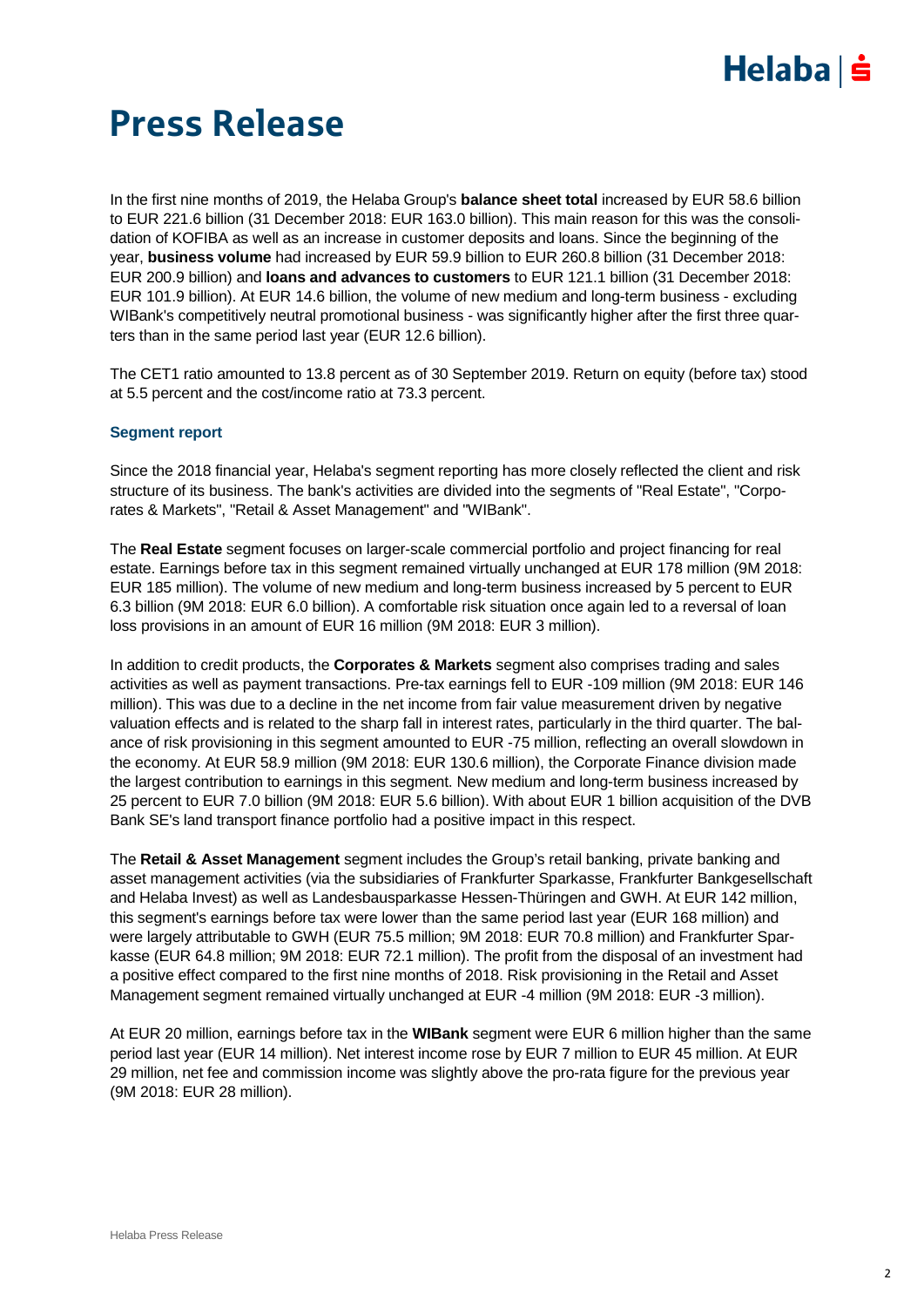# $Helaba \succeq$

## Press Release

### **Income Statement of Helaba Group under IFRS as of 30 September 2019**

|                                                                                                                        | $01.01 -$<br>30.09.2019 | $01.01 -$<br>30.09.2018 |                   | Change            |
|------------------------------------------------------------------------------------------------------------------------|-------------------------|-------------------------|-------------------|-------------------|
|                                                                                                                        | In EUR (millions)       | In EUR (millions)       | In EUR (millions) | $\ln \frac{9}{6}$ |
| Net interest income                                                                                                    | 850                     | 785                     | 65                | 8.3               |
| Provisions for losses on loans and<br>advances                                                                         | $-57$                   | 29                      | -86               | >100.0            |
| Net interest income after provi-<br>sions for losses on loans and<br>advances                                          | 793                     | 814                     | $-21$             | $-2.6$            |
| Net fee and commission income                                                                                          | 287                     | 259                     | 28                | 10.8              |
| Gains or losses on non-trading deriva-<br>tives and financial instruments to<br>which the fair value option is applied | 18                      | 99                      | -81               | $-81.8$           |
| Share of profit or loss of equity-<br>accounted entities                                                               | 20                      | 6                       | 14                | >100.0            |
| Other net operating income                                                                                             | 348                     | 243                     | 105               | 43.2              |
| General and administration expenses<br>(incl. scheduled depreciation and<br>amortisation)                              | $-1,117$                | $-1,057$                | -60               | $-5.7$            |
| Consolidated net profit before tax                                                                                     | 349                     | 364                     | $-15$             | $-4.1$            |

|                        | 30.09.2019        | 31.12.2018        | Change            |
|------------------------|-------------------|-------------------|-------------------|
|                        | In EUR (billions) | In EUR (billions) | In EUR (billions) |
| Balance sheet total    | 221.6             | 163.0             | 58.6              |
| <b>Business volume</b> | 260.8             | 200.9             | 59.9              |

### Key indicators

|                               | $01.01 -$<br>30.09.2019 | $01.01 -$<br>30.09.2018 |  |
|-------------------------------|-------------------------|-------------------------|--|
|                               | $\ln \frac{9}{6}$       | $\ln \frac{9}{6}$       |  |
| Cost/income ratio             | 73.3                    | 75.9                    |  |
| Return on equity (before tax) | 5.5                     | 6.1                     |  |

|                                 | 30.09.2019        | 31.12.2018        |
|---------------------------------|-------------------|-------------------|
|                                 | $\ln \frac{9}{6}$ | $\ln \frac{9}{6}$ |
| CET1 ratio "fully loaded"       | 13.8              | 14.9              |
| Total capital ratio "phased in" | 18.7              | 20.6              |
| Leverage ratio "phased in"      | 4.2               | 5.1               |